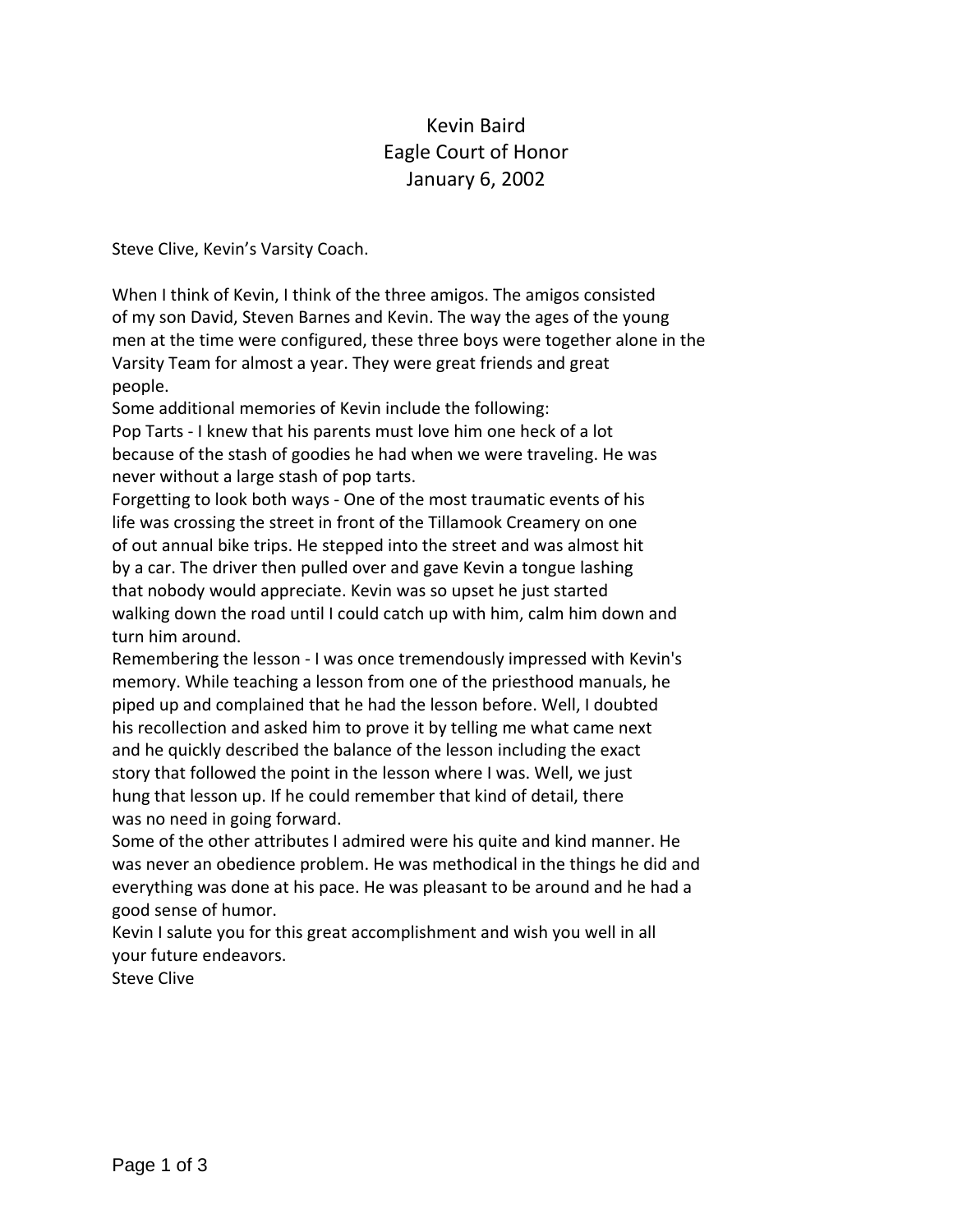Mine is a double privilage tonight

1<sup>st</sup> speaking as Kevin's Scout Master

"pleased" (not proud)

2<sup>nd</sup> standing tall as Kevin's father

As a Scoutmaster I share many things with Kevin and the other boys:

- Times of fun, times of learning, times of growth.
	- Camp Pioneer, Camp Baldwin
		- Treasure because it was a whole week with my son and others
	- Mowich Lake, Lower Lake, Shellrock Lake, Hideaway Lake, Barlow Creek, Timothy Lake, Camp Creek, Shellrock Creek, Dinger Lake, Pamelia Lake
		- These places may not mean much to everyone here
		- To me they are treasure chests of memories:
			- games of capture the flag, backpacks, wilderness survival shelters, "death march" hikes, skipping rock contests, good and bad food, standing under a carpet of stars at night, stories and riddles around a campfire.
	- First Aid, citizenship, service projects, knots, plants, animals
	- Deacon's Quorum meetings
	- I could go on and on, but I sum it up as what a privilage it was to be Scoutmaster to such fine young men and none better than my own son.

One of my favorite pictures of Kevin is at Camp Pioneer

You first notice him there

Standing in his tent, baggy levi shorts, t-shirt to his thigh with a red checked flannel shirt of mine, its sleeves too long for Kev's arms.

Then you notice his face

Captured is the the innocence and sweetness of a child The young boy he was

A young boy full of absolute trust and faith in his parents, in his leaders, in the Lord